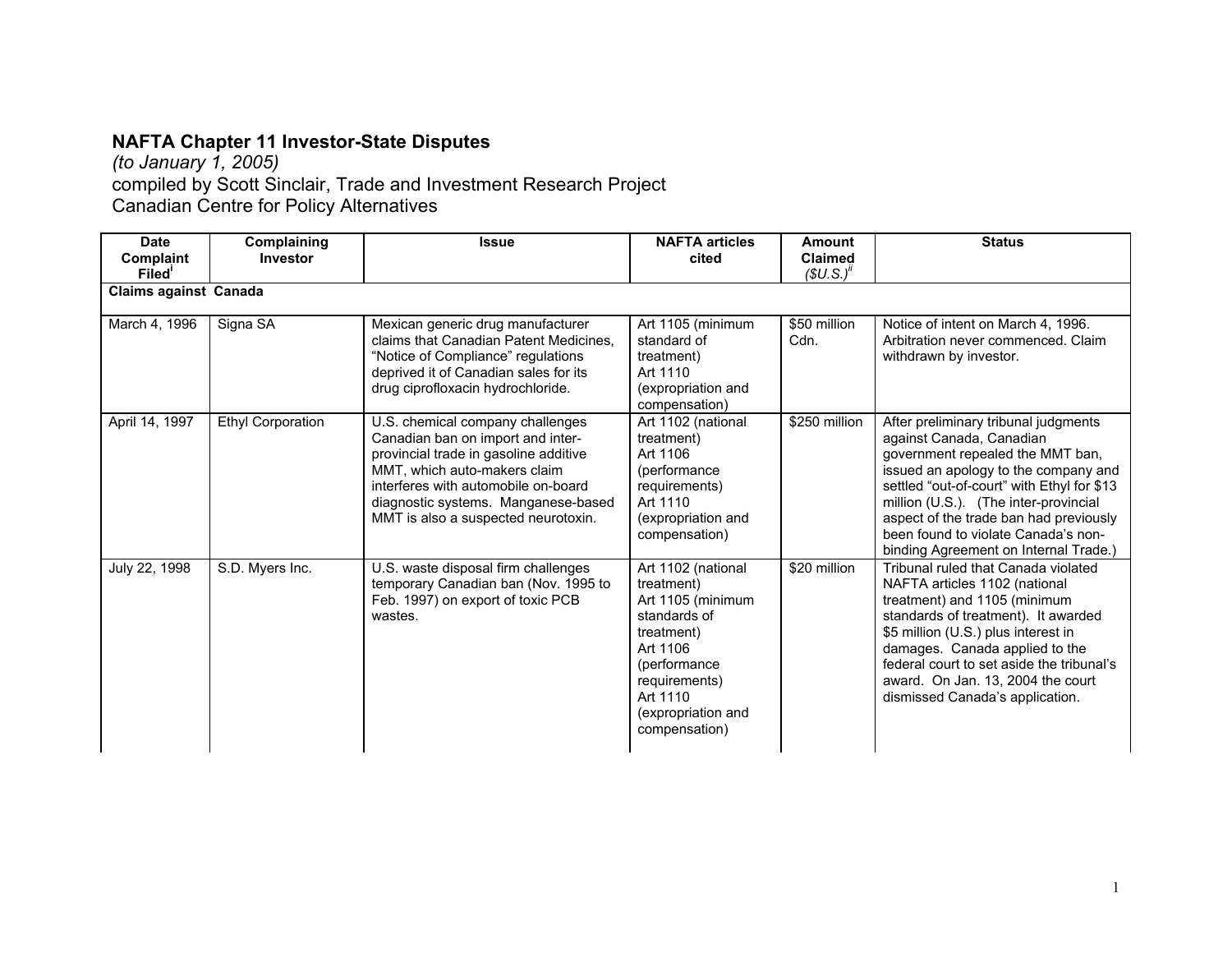| Dec. 2, 1998  | Sun Belt Water Inc.                             | US water firm challenges British<br>Columbia water protection legislation<br>and moratorium on exports of bulk<br>water from the province.                                                                                                                                                                     | Art 1102 (national<br>treatment)<br>Art 1105 (minimum<br>standards of<br>treatment)<br>Art 1110<br>(expropriation and<br>compensation)                                             | \$10.5 billion | Canadian government asserts that the<br>claim is inactive, while the investor<br>asserts that the tribunal process is<br>pending.                                                                                                                  |
|---------------|-------------------------------------------------|----------------------------------------------------------------------------------------------------------------------------------------------------------------------------------------------------------------------------------------------------------------------------------------------------------------|------------------------------------------------------------------------------------------------------------------------------------------------------------------------------------|----------------|----------------------------------------------------------------------------------------------------------------------------------------------------------------------------------------------------------------------------------------------------|
| Dec. 24, 1998 | Pope & Talbot Inc.                              | U.S. lumber company challenges<br>lumber export quota system put in place<br>by Canadian government to implement<br>Canada-U.S. softwood lumber<br>agreement.                                                                                                                                                  | Art 1102 (national<br>treatment)<br>Art 1105 (minimum<br>standard of<br>treatment)<br>Art 1106<br>(performance<br>requirements)<br>Art 1110<br>(expropriation and<br>compensation) | \$508 million  | Tribunal ruled that Canada violated<br>NAFTA Article 1105 (minimum<br>standards of treatment). Canada was<br>ordered to pay \$460,000 US in<br>damages plus interest and \$120,000<br>US in legal costs (totaling<br>approximately \$915,000 Cdn). |
| Jan. 19, 2000 | <b>United Parcel Service</b><br>of America Inc. | Multinational U.S. courier company<br>alleges that Canada Post's public<br>service monopoly over letter-mail<br>enables Canada Post to compete<br>unfairly in express delivery. UPS also<br>alleges that Canada Post enjoys other<br>advantages denied to the investor (e.g.<br>favourable customs treatment). | Art 1102 (national<br>treatment)<br>Art 1105 (minimum<br>standard of<br>treatment)<br>Art 1502(3)<br>(monopolies and<br>state enterprises)<br>Art 1503(2) (state<br>enterprises)   | \$160 million  | Tribunal process is underway. Award<br>on jurisdiction made Nov. 22, 2002.<br>Procedural order on amicus<br>submission, Apr. 4, 2003. Further<br>order on amicus submissions, Aug. 1,<br>2003.                                                     |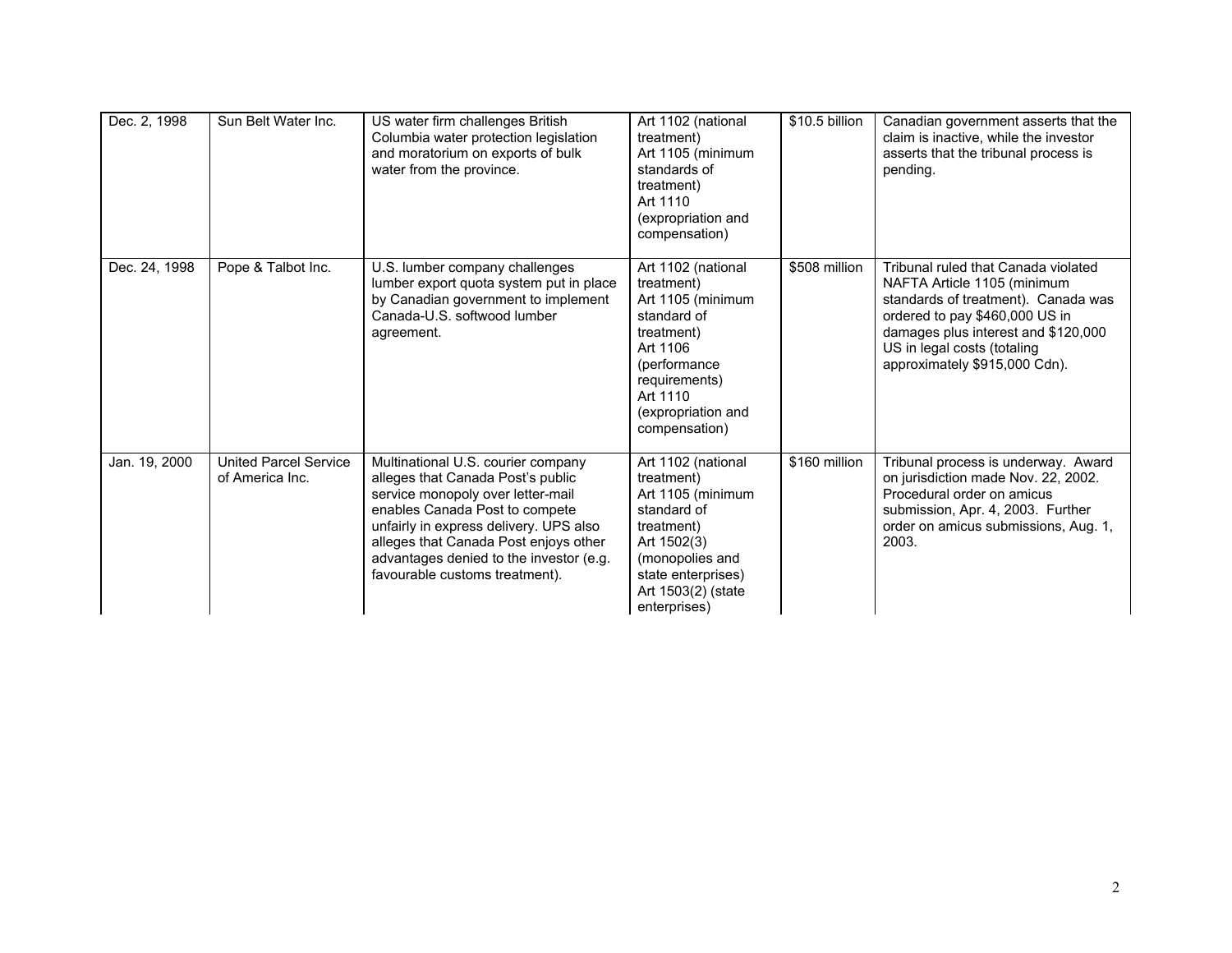| Dec. 22, 2000 | Ketcham Investments<br>Inc. & Tysa<br>Investments Inc. | U.S. lumber company challenges<br>lumber export quota system put in place<br>by Canadian government to implement<br>Canada-U.S. softwood lumber<br>agreement.                                                                                                                                                      | Art 1102 (national<br>treatment)<br>Art 1103 (most-<br>favoured-nation<br>treatment)<br>Art 1105 (minimum<br>standard of<br>treatment)<br>Art 1106<br>(performance<br>requirements)<br>Art 1110<br>(expropriation and<br>compensation)                                         | \$30 million          | Complaint withdrawn by investors in<br>May 2001.                                                                         |
|---------------|--------------------------------------------------------|--------------------------------------------------------------------------------------------------------------------------------------------------------------------------------------------------------------------------------------------------------------------------------------------------------------------|--------------------------------------------------------------------------------------------------------------------------------------------------------------------------------------------------------------------------------------------------------------------------------|-----------------------|--------------------------------------------------------------------------------------------------------------------------|
| Sept. 7, 2001 | Trammel Crow Co.                                       | U.S. property management company<br>alleged that Canada Post treated it<br>unfairly in the outsourcing of certain real<br>estate services.                                                                                                                                                                         | Art 1105 (minimum<br>standard of<br>treatment)                                                                                                                                                                                                                                 | \$32 million          | Complaint withdrawn by the investor in<br>April 2002 after it reached an "out-of-<br>court" settlement with Canada Post. |
| Nov. 6, 2001  | Crompton Corp.                                         | U.S. chemical company challenges<br>Canadian ban on use of lindane, a<br>known carcinogen, in canola seeds and<br>seed treatments.                                                                                                                                                                                 | Art 1102 (national<br>treatment)<br>Art 1103 (most-<br>favoured- nation<br>treatment)<br>Art 1104 (standard of<br>treatment)<br>Art 1105 (minimum<br>standard of<br>treatment)<br>Art 1106<br>(performance<br>requirements)<br>Art 1110<br>(expropriation and<br>compensation) | \$100 million<br>Cdn. | Notice of intent received Nov. 6, 2001.<br>Canadian government asserts that the<br>claim is inactive.                    |
| Feb. 19, 2004 | Albert J. Connolly<br>(Brownfields Holding)            | U.S. investor claims that actions by<br>Ontario's Ministry of Northern<br>Development and Mines resulted in the<br>forfeiture of the investor's interest in a<br>commercial marble property that was<br>subsequently protected under Ontario's<br>Living Legacy Program, a natural<br>heritage protection program. | Art 1110<br>(expropriation and<br>compensation)                                                                                                                                                                                                                                | n.a.                  | Notice of intent received Feb. 26,<br>2004.                                                                              |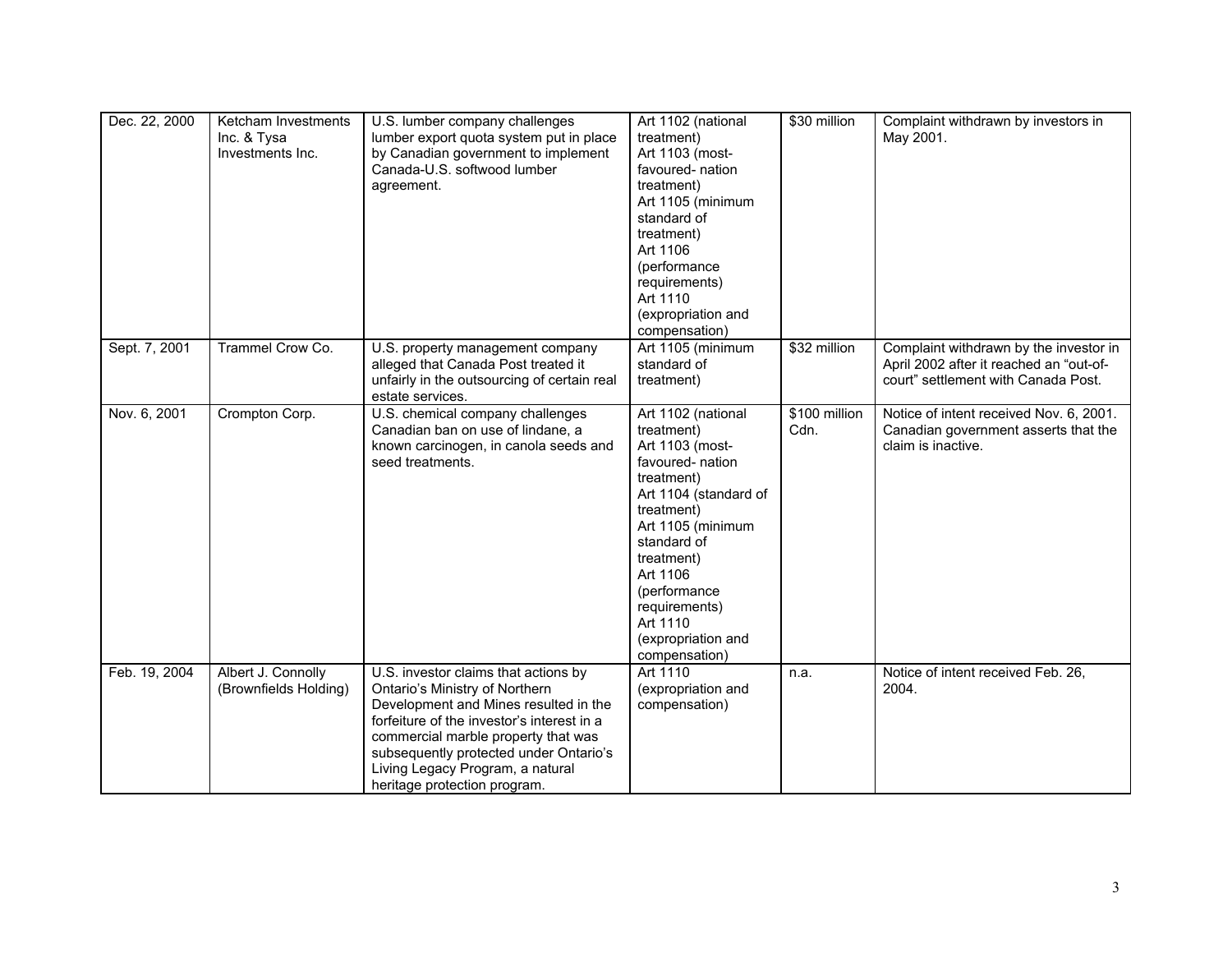| June 15, 2004 | Contractual<br>Obligation<br><b>Productions LLC</b> | U.S. animation production company<br>challenges decision that it is ineligible<br>for Canadian federal tax credits<br>available only to production firms that<br>employ Canadian citizens or residents. | Art 1102 (national<br>treatment)<br>Art 1105 (minimum<br>standard of<br>treatment)<br>Art 1106<br>(performance)<br>requirements)<br>Art 1110<br>(expropriation and<br>compensation) | n.a. | Notice of intent received June 15,<br>2004. |
|---------------|-----------------------------------------------------|---------------------------------------------------------------------------------------------------------------------------------------------------------------------------------------------------------|-------------------------------------------------------------------------------------------------------------------------------------------------------------------------------------|------|---------------------------------------------|
|---------------|-----------------------------------------------------|---------------------------------------------------------------------------------------------------------------------------------------------------------------------------------------------------------|-------------------------------------------------------------------------------------------------------------------------------------------------------------------------------------|------|---------------------------------------------|

| <b>Date</b><br>Complaint<br><b>Filed</b> | Complaining<br><b>Investor</b>   | <b>Reason for Complaint</b>                                                                                                                                                                                        | <b>NAFTA articles cited</b>                                                                                                        | Amount<br><b>Claimed</b><br>(SU.S.) | <b>Status</b>                                                                                                                                                                                                                                                 |
|------------------------------------------|----------------------------------|--------------------------------------------------------------------------------------------------------------------------------------------------------------------------------------------------------------------|------------------------------------------------------------------------------------------------------------------------------------|-------------------------------------|---------------------------------------------------------------------------------------------------------------------------------------------------------------------------------------------------------------------------------------------------------------|
|                                          | Claims against the United States |                                                                                                                                                                                                                    |                                                                                                                                    |                                     |                                                                                                                                                                                                                                                               |
| July 29, 1998                            | The Loewen Group<br>Inc.         | Loewen, a Canadian funeral home<br>operator, challenges a civil case ruling<br>against it by a jury in a Mississippi state<br>court and allegedly excessive bond<br>requirements for leave to appeal.              | Art 1102 (national<br>treatment)<br>Art 1105 (minimum<br>standard of treatment)<br>Art 1110<br>(expropriation and<br>compensation) | \$725 million                       | In June 2003, the tribunal dismissed<br>the investor's claims.                                                                                                                                                                                                |
| May 6, 1999                              | Mondey International<br>Ltd.     | Canadian real estate developer<br>challenges Massachusetts Supreme<br>court ruling that Boston Redevelopment<br>Authority, a municipal government<br>body, is protected by local government<br>sovereign immunity. | Art 1102 (national<br>treatment)<br>Art 1105 (minimum<br>standard of treatment)<br>Art 1110<br>(expropriation and<br>compensation) | \$50 million                        | In October 2002, the tribunal<br>dismissed the investor's claims.                                                                                                                                                                                             |
| June 15, 1999                            | Methanex Corp.                   | Canadian chemical company<br>challenges California's phase-out of<br>MTBE, a gasoline additive which has<br>contaminated ground and surface water<br>throughout California.                                        | Art 1105 (minimum<br>standard of treatment)<br>Art 1110<br>(expropriation and<br>compensation)                                     | \$970 million                       | Tribunal has accepted admissibility of<br>case, asked Methanex for more<br>evidence to support their allegation<br>that California Governor Gray Davis<br>was improperly influenced by a<br>competitor when he ordered the ban.<br>Tribunal process underway. |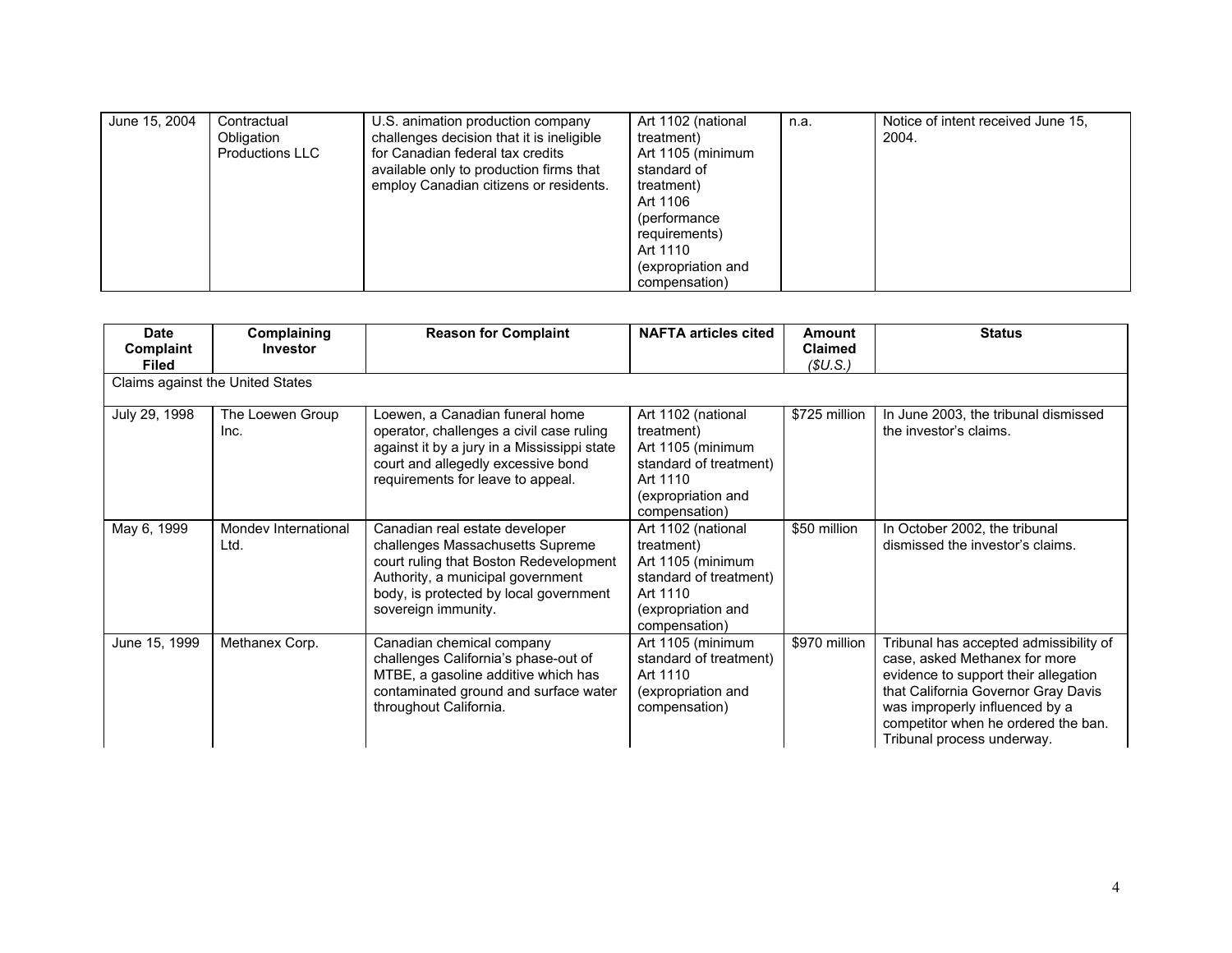| Feb. 29, 2000 | ADF Group Inc.      | Canadian steel contractor challenges<br>U.S. "Buy-America" preferences<br>requiring that U.S. steel be used in<br>federally-funded state highway projects. | Art 1102 (national<br>treatment)<br>Art 1105 (minimum<br>standard of treatment)<br>Art 1106<br>(performance<br>requirements)                                                                                                                                                | \$90 million       | In January 2003, the tribunal<br>dismissed the investor's claim. The<br>tribunal concluded that the measures<br>in question were procurement<br>measures exempted under Article<br>1108. |
|---------------|---------------------|------------------------------------------------------------------------------------------------------------------------------------------------------------|-----------------------------------------------------------------------------------------------------------------------------------------------------------------------------------------------------------------------------------------------------------------------------|--------------------|------------------------------------------------------------------------------------------------------------------------------------------------------------------------------------------|
| Nov. 5, 2001  | Canfor Corp.        | Canadian lumber company challenges<br>U.S. antidumping and countervailing<br>duties against Canadian softwood<br>lumber exports.                           | Art 1102 (national<br>treatment)<br>Art 1103 (most-<br>favoured-nation<br>treatment)<br>Art 1105 (minimum<br>standard of treatment)<br>Art 1110<br>(expropriation and<br>compensation)                                                                                      | \$250 million      | Notice of arbitration on July 9, 2002.<br>Tribunal process underway.                                                                                                                     |
| Jan. 14, 2002 | Kenex Ltd.          | Canadian manufacturer of industrial<br>hemp products challenges seizure of<br>industrial hemp products under U.S.<br>Drug Enforcement Agency rules.        | Art 1102 (national<br>treatment)<br>Art 1103 (most-<br>favoured- nation<br>treatment)<br>Art 1104 (standard of<br>treatment)<br>Art 1105 (minimum<br>standard of treatment)                                                                                                 | \$20 million       | Notice of arbitration, August 2, 2002.<br>Tribunal process underway.                                                                                                                     |
| Mar. 15, 2002 | James Russell Baird | Canadian investor challenges US<br>measures banning the disposal of<br>radioactive wastes at sea or below the<br>seabed.                                   | Art 1102 (national<br>treatment)<br>Art 1103 (most-<br>favoured- nation<br>treatment)<br>Art 1104 (standard of<br>treatment)<br>Art 1105 (minimum<br>standard of treatment)<br>Art 1106<br>(performance<br>requirements)<br>Art 1110<br>(expropriation and<br>compensation) | \$13.58<br>billion | Notice of intent on March 15, 2002.                                                                                                                                                      |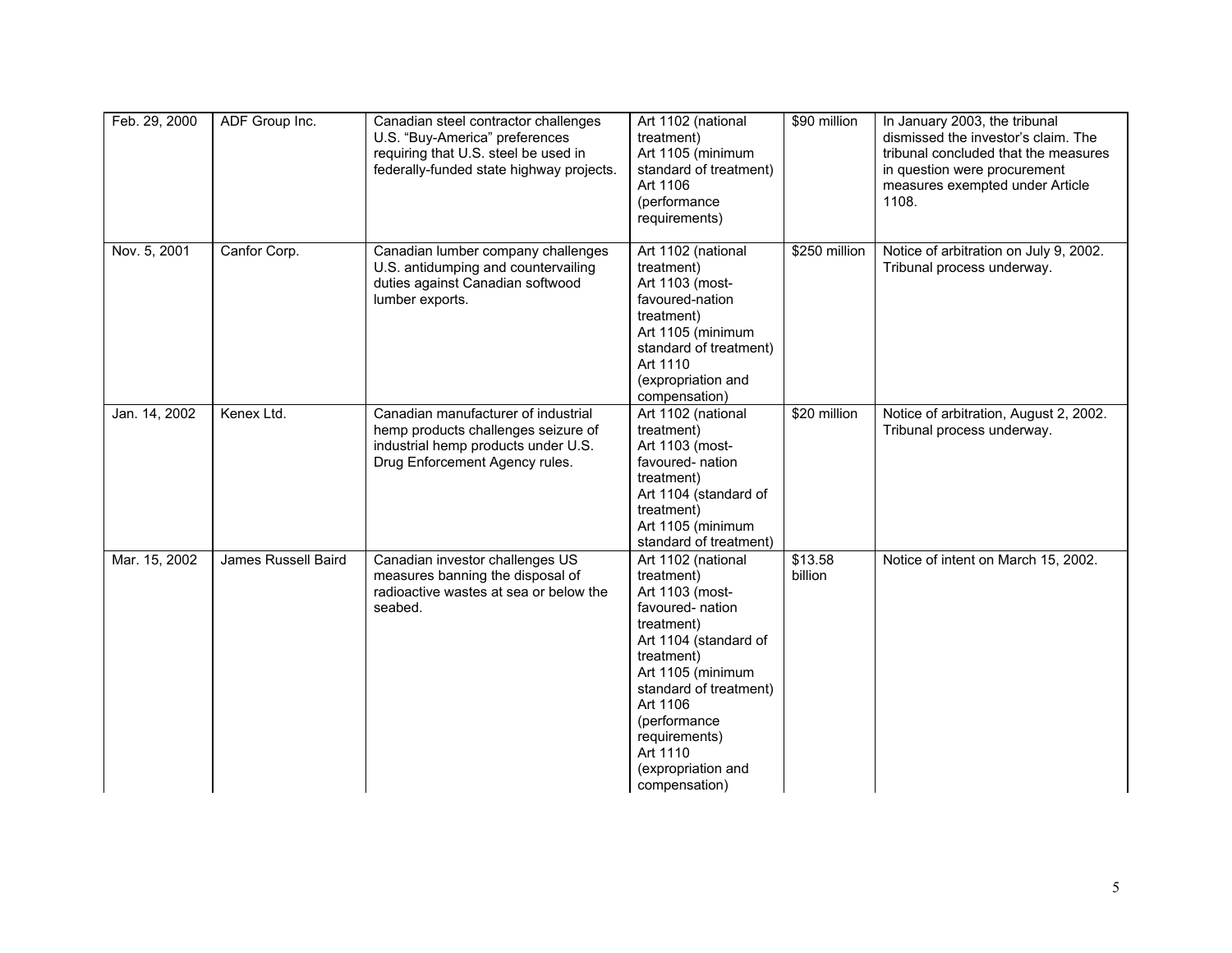| May 1, 2002   | Doman Inc.             | Canadian lumber company challenges       | Art 1102 (national     | \$513 million | Notice of intent on May 1, 2002.       |
|---------------|------------------------|------------------------------------------|------------------------|---------------|----------------------------------------|
|               |                        | U.S. antidumping and countervailing      | treatment)             |               |                                        |
|               |                        | duties against Canadian softwood         | Art 1103 (most-        |               |                                        |
|               |                        | lumber exports.                          | favoured-nation        |               |                                        |
|               |                        |                                          | treatment)             |               |                                        |
|               |                        |                                          | Art 1104 (standard of  |               |                                        |
|               |                        |                                          | treatment)             |               |                                        |
|               |                        |                                          | Art 1105 (minimum      |               |                                        |
|               |                        |                                          | standard of treatment) |               |                                        |
|               |                        |                                          | Art 1110               |               |                                        |
|               |                        |                                          | (expropriation and     |               |                                        |
|               |                        |                                          | compensation)          |               |                                        |
| May 3, 2002   | Tembec Inc.            | Canadian lumber company challenges       | Art 1102 (national     | \$200         | Notice of arbitration and statement of |
|               |                        | U.S. antidumping and countervailing      | treatment)             | million+      | claim, Dec. 3, 2004. Tribunal process  |
|               |                        | duties against Canadian softwood         | Art 1103 (most-        |               | underway.                              |
|               |                        | lumber exports.                          | favoured-nation        |               |                                        |
|               |                        |                                          | treatment)             |               |                                        |
|               |                        |                                          | Art 1105 (minimum      |               |                                        |
|               |                        |                                          | standard of treatment) |               |                                        |
|               |                        |                                          | Art 1110               |               |                                        |
|               |                        |                                          | (expropriation and     |               |                                        |
|               |                        |                                          | compensation)          |               |                                        |
| June 12, 2003 | <b>Terminal Forest</b> | Canadian lumber company challenges       | Art 1102 (national     | \$90 million  | Notice of Arbitration, March 31, 2004. |
|               | Products Ltd.          | U.S. antidumping and countervailing      | treatment)             |               | Tribunal process underway.             |
|               |                        | duties against Canadian softwood         | Art 1103 (most-        |               |                                        |
|               |                        | lumber exports.                          | favoured-nation        |               |                                        |
|               |                        |                                          | treatment)             |               |                                        |
|               |                        |                                          | Art 1105 (minimum      |               |                                        |
|               |                        |                                          | standard of treatment) |               |                                        |
|               |                        |                                          | Art 1110               |               |                                        |
|               |                        |                                          | (expropriation and     |               |                                        |
|               |                        |                                          | compensation)          |               |                                        |
| July 21, 2003 | Glamis Gold Ltd.       | Canadian mining company alleges that     | Art 1105 (minimum      | \$50          | Notice of arbitration Dec. 9, 2003.    |
|               |                        | California regulations intended to limit | standard of treatment) | million+      | Tribunal process underway.             |
|               |                        | the environmental impacts of open-pit    | Art 1110               |               |                                        |
|               |                        | mining and to protect indigenous         | (expropriation and     |               |                                        |
|               |                        | peoples' religious sites made its        | compensation)          |               |                                        |
|               |                        | proposed gold mine unprofitable.         |                        |               |                                        |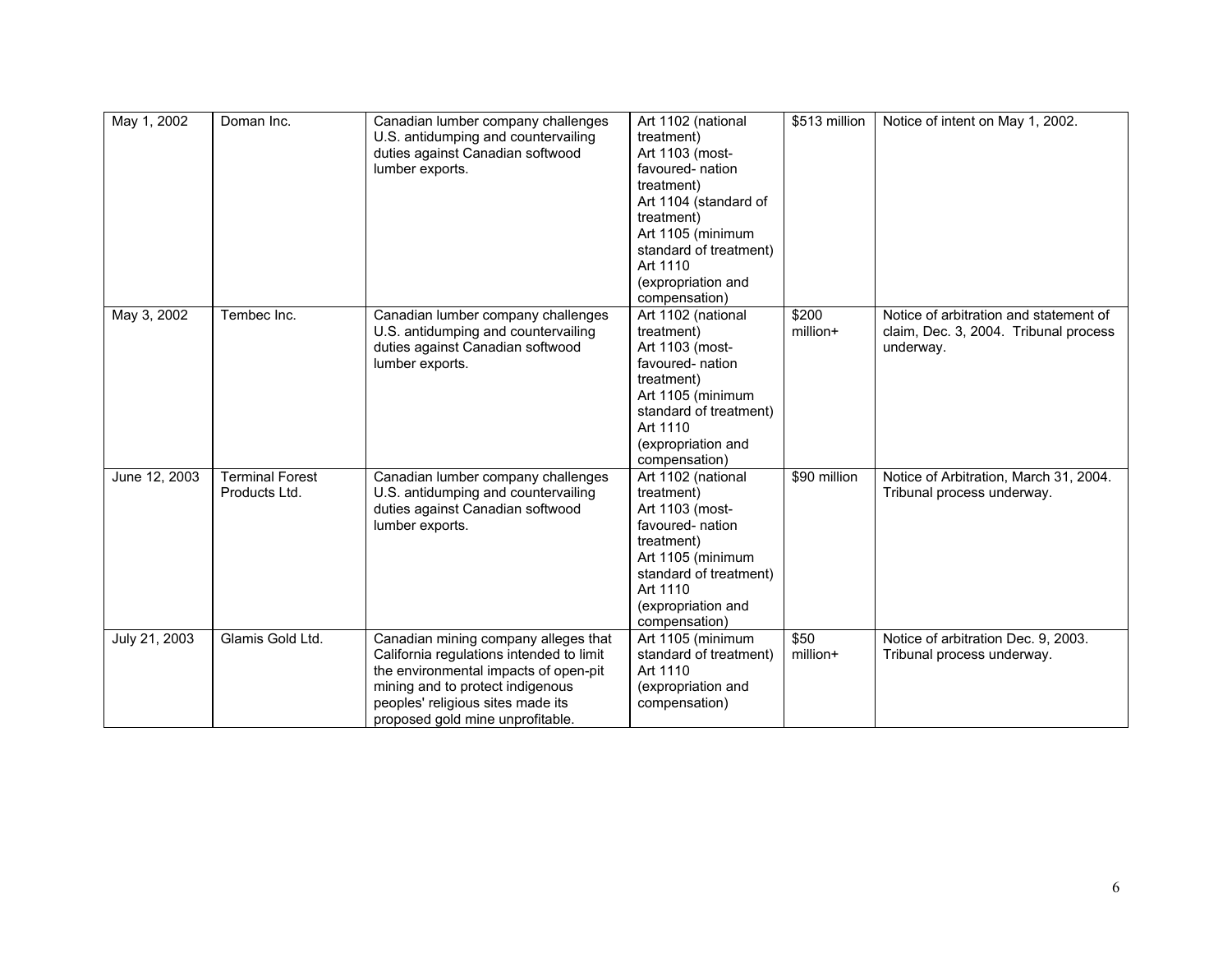| Sept. 2003    | <b>Grand River</b><br><b>Enterprises Six</b><br>Nations Itd. | Canadian native-owned manufacturer<br>and wholesaler of tobacco products<br>alleges that its business was harmed by<br>the treatment of "non-participating"<br>manufacturers" under the terms of a<br>settlement agreement between 46 U.S.<br>states and the major tobacco<br>companies to recoup public monies<br>spent to treat smoking-related illnesses. | Art 1102 (national<br>treatment)<br>Art 1103 (most-<br>favoured- nation<br>treatment)<br>Art 1104 (standard of<br>treatment)<br>Art 1105 (minimum<br>standard of treatment)<br>Art 1110<br>(expropriation and<br>compensation) | \$360<br>million+ | Notice of arbitration March 10, 2004<br>Tribunal process pending.      |
|---------------|--------------------------------------------------------------|--------------------------------------------------------------------------------------------------------------------------------------------------------------------------------------------------------------------------------------------------------------------------------------------------------------------------------------------------------------|--------------------------------------------------------------------------------------------------------------------------------------------------------------------------------------------------------------------------------|-------------------|------------------------------------------------------------------------|
| Aug. 12, 2004 | Canadian Cattlemen<br>for Fair Trade                         | Canadian ranchers challenge the U.S.<br>ban on imports of Canadian live cattle<br>and beef following the discovery of a<br>BSE-infected cow from an Alberta herd.                                                                                                                                                                                            | n.a.                                                                                                                                                                                                                           | \$300<br>million+ | Notice of intent not publicly available.<br>Additional claims pending. |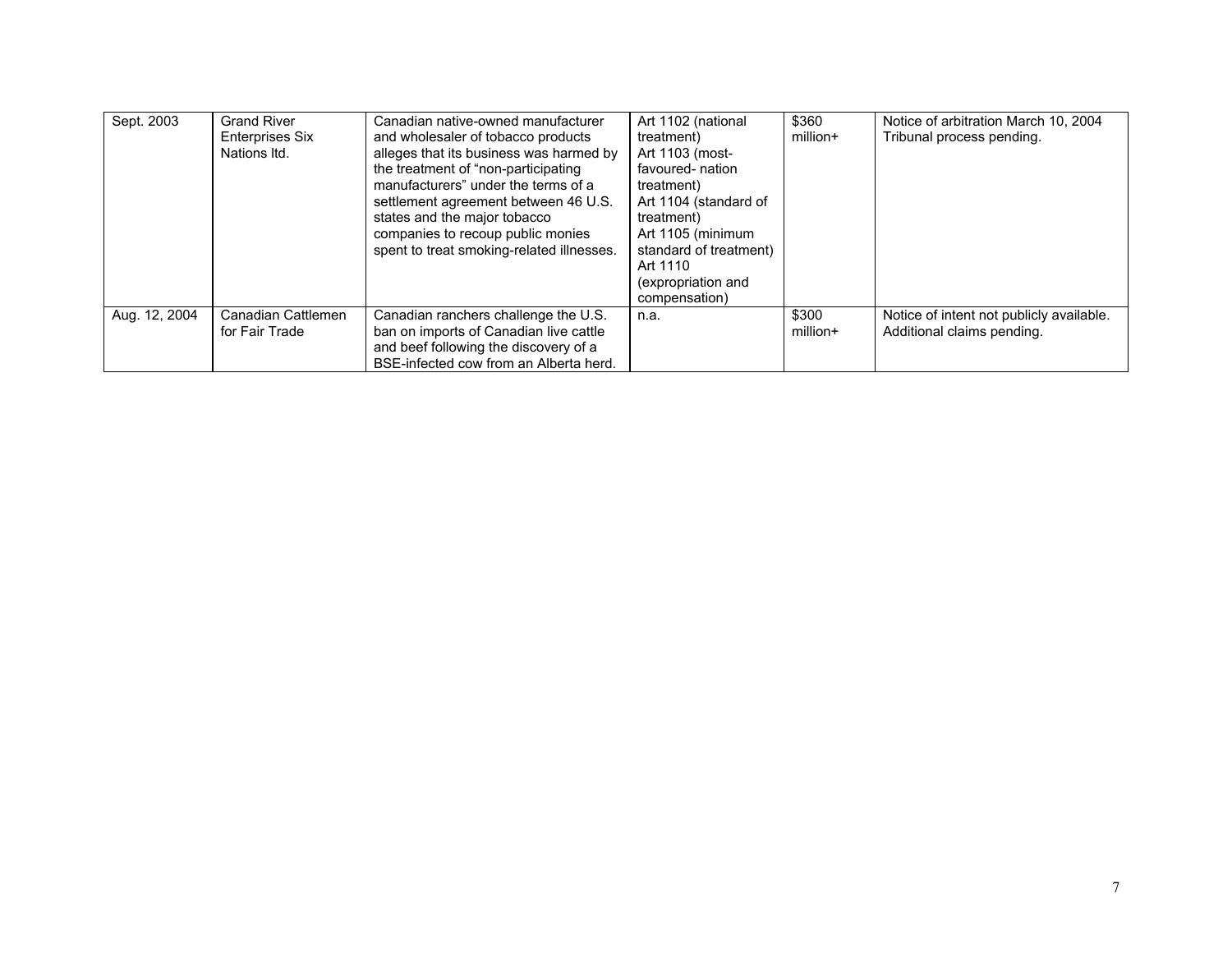| <b>Date</b><br>Complaint<br><b>Filed</b> | Complaining<br><b>Investor</b>      | <b>Reason for Complaint</b>                                                                                                                                                                                                                                       | <b>NAFTA articles</b><br>cited                                                                                                                                                                                                                                             | <b>Amount</b><br>Claimed<br>(SU.S.) | <b>Status</b>                                                                                                                                                                                                                                                                                                                                                                                                                                                                                                                                  |
|------------------------------------------|-------------------------------------|-------------------------------------------------------------------------------------------------------------------------------------------------------------------------------------------------------------------------------------------------------------------|----------------------------------------------------------------------------------------------------------------------------------------------------------------------------------------------------------------------------------------------------------------------------|-------------------------------------|------------------------------------------------------------------------------------------------------------------------------------------------------------------------------------------------------------------------------------------------------------------------------------------------------------------------------------------------------------------------------------------------------------------------------------------------------------------------------------------------------------------------------------------------|
| Claims against Mexico                    |                                     |                                                                                                                                                                                                                                                                   |                                                                                                                                                                                                                                                                            |                                     |                                                                                                                                                                                                                                                                                                                                                                                                                                                                                                                                                |
| Oct. 2, 1996                             | Metalclad Corp.                     | U.S. waste management company<br>challenges decisions by Mexican local<br>government to refuse it a permit to<br>operate a hazardous waste landfill in La<br>Pedrera, San Luis Potosi and by state<br>government to create an ecological<br>preserve in the area. | Art 1102 (national<br>treatment)<br>Art 1103 (most-<br>favoured-nation<br>treatment)<br>Art 1104 (standard of<br>treatment)<br>Art 1105 (minimum<br>standard of treatment)<br>Art 1106<br>(performance<br>requirements)<br>Art 1110<br>(expropriation and<br>compensation) | \$90 million                        | Tribunal ruled that Mexico violated<br>NAFTA articles 1105 (minimum<br>standards of treatment) and 1110<br>(expropriation and compensation).<br>Mexico was ordered to pay \$16.7<br>million US in damages. Mexico<br>applied for statutory review of the<br>tribunal award before the BC<br>Supreme Court on the grounds that<br>the tribunal had exceeded its<br>jurisdiction. The court allowed most<br>of the tribunal award to stand. The<br>case was settled in October, 2000<br>when Mexico paid undisclosed<br>damages to the investor. |
| Dec. 10, 1996                            | Robert Azinian et<br>al.(Desona)    | U.S. waste management company<br>challenges Mexican court ruling<br>revoking its contract for non-<br>performance of waste disposal and<br>management in Naucalpan de Juarez.                                                                                     | not available                                                                                                                                                                                                                                                              | \$19.2<br>million                   | In Nov. 1999, the tribunal dismissed<br>the investor's claims.                                                                                                                                                                                                                                                                                                                                                                                                                                                                                 |
| Feb. 16, 1998                            | Marvin Roy Feldman<br>Karpa (CEMSA) | U.S. cigarette exporter challenges<br>Mexican government decision not to<br>rebate taxes on its cigarettes exports.                                                                                                                                               | Art 1105 (minimum<br>standard of treatment)<br>Art 1110<br>(expropriation and<br>compensation)                                                                                                                                                                             | \$50 million                        | On December 16, 2002, the tribunal<br>rejected the investor's expropriation<br>claim, but upheld the claim of a<br>violation of national treatment.<br>Mexico was ordered to pay damages<br>of approximately US\$1.5 million.<br>Mexico initiated a statutory review of<br>the award in the Ontario Superior<br>Court of Justice to set aside parts of<br>the Tribunal's award. In December<br>2003, the judge dismissed Mexico's<br>application. Mexico has appealed this<br>decision to the Court of Appeal for<br>Ontario.                  |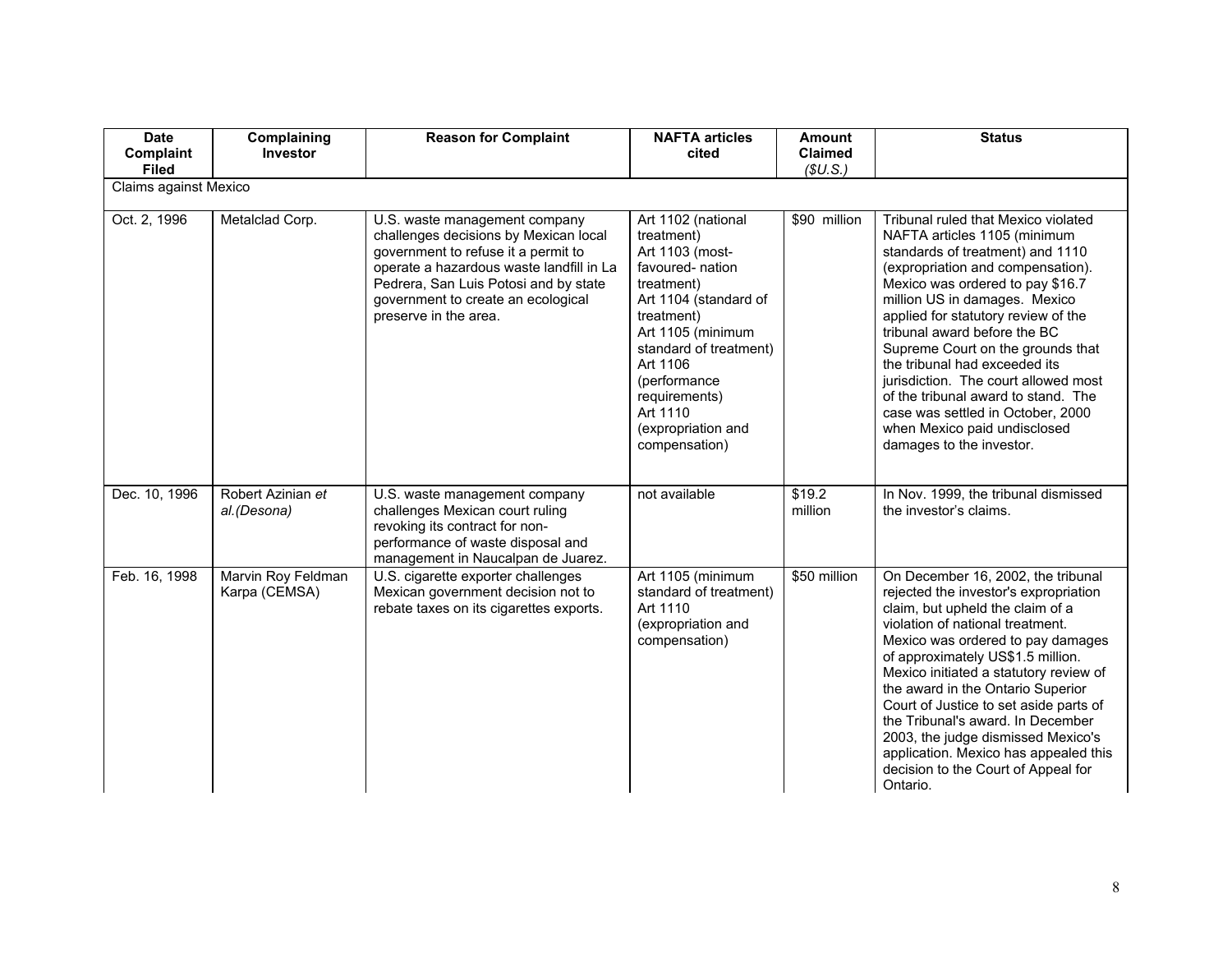| June 30, 1998 | <b>USA Waste</b><br>Management Inc. | U.S. waste management company<br>challenges state and local government<br>actions in contract dispute with a<br>Mexican subsidiary over waste disposal<br>services in Acapulco.                                                                                           | Art 1105 (minimum<br>standard of treatment)<br>Art 1110<br>(expropriation and<br>compensation)                                                                                                                                                                              | \$60 million  | In June 2000 the Tribunal ruled that it<br>lacked jurisdiction because Waste<br>Management Inc. had not properly<br>waived domestic legal claims as<br>required by NAFTA. The investor<br>resubmitted its notice of intent. The<br>tribunal subsequently confirmed its<br>jurisdiction. In April, 2004 the tribunal<br>dismissed the investor's claims. |
|---------------|-------------------------------------|---------------------------------------------------------------------------------------------------------------------------------------------------------------------------------------------------------------------------------------------------------------------------|-----------------------------------------------------------------------------------------------------------------------------------------------------------------------------------------------------------------------------------------------------------------------------|---------------|---------------------------------------------------------------------------------------------------------------------------------------------------------------------------------------------------------------------------------------------------------------------------------------------------------------------------------------------------------|
| Nov. 15, 1999 | Fireman's Fund<br>Insurance Co.     | U.S. insurance company alleges that<br>the Mexican government discriminates<br>against if by facilitating the sale by<br>Mexican financial institutions of peso-<br>dominated debentures, but not the sale<br>of U.S. dollar-denominated debentures<br>by Fireman's Fund. | Art 1102 (national<br>treatment)<br>Art 1105 (minimum<br>standard of treatment)<br>Art 1110<br>(expropriation and<br>compensation)<br>Art 1405 (national<br>treatment)                                                                                                      | \$50 million  | Notice of arbitration on Oct. 30, 2001.<br>Tribunal process underway.                                                                                                                                                                                                                                                                                   |
| Nov. 11, 2000 | Billy Joe Adams et al.              | A group of U.S. property investors<br>dispute a Mexican superior court<br>decision regarding title to real estate<br>investments and related matters.                                                                                                                     | Art 1102 (national<br>treatment)<br>Art 1105 (minimum<br>standard of treatment)<br>Art 1110<br>(expropriation and<br>compensation)                                                                                                                                          | \$75 million  | Notice of arbitration on Feb. 16, 2001.                                                                                                                                                                                                                                                                                                                 |
| Aug. 28, 2001 | Lomas de Santa Fe                   | U.S. investor alleges that it was unfairly<br>treated and inadequately compensated<br>in a dispute over the expropriation of<br>land by Mexican Federal District<br>authorities.                                                                                          | Art 1102 (national<br>treatment)<br>Art 1103 (most-<br>favoured- nation<br>treatment)<br>Art 1104 (standard of<br>treatment)<br>Art 1105 (minimum<br>standard of treatment)<br>Art 1106<br>(performance<br>requirements)<br>Art 1110<br>(expropriation and<br>compensation) | \$210 million | Notice of intent on August 28, 2001.                                                                                                                                                                                                                                                                                                                    |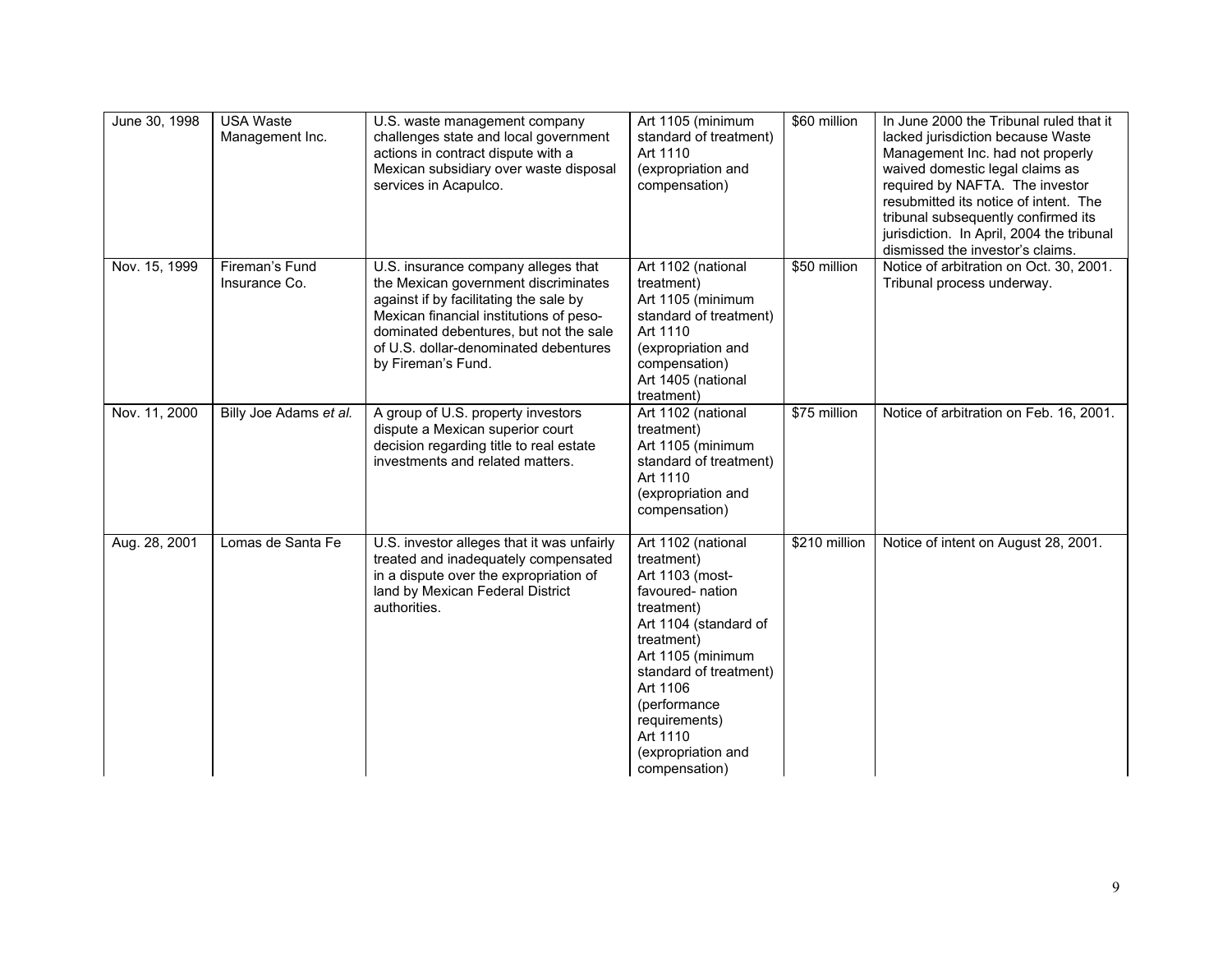| Oct. 1, 2001  | <b>GAMI</b> Investments<br>Inc.               | U.S. shareholders in a Mexican sugar<br>company assert that their interests were<br>harmed by Mexican government<br>regulatory measures related to<br>processing and export of raw and<br>refined sugar, as well as the<br>nationalization of failing sugar<br>refineries. | Art 1102 (national<br>treatment)<br>Art 1105 (minimum<br>standard of treatment)<br>Art 1110<br>(expropriation and<br>compensation)                                                                                                  | \$55 million  | In November 2004, the panel<br>dismissed the claim.                        |
|---------------|-----------------------------------------------|----------------------------------------------------------------------------------------------------------------------------------------------------------------------------------------------------------------------------------------------------------------------------|-------------------------------------------------------------------------------------------------------------------------------------------------------------------------------------------------------------------------------------|---------------|----------------------------------------------------------------------------|
| Dec. 12, 2001 | Haas                                          | US investor in a small manufacturing<br>company in the State of Chihuahua<br>challenges alleged unfair treatment by<br>the Mexican courts and authorities in a<br>dispute with local partners in the<br>company.                                                           | Art 1105 (minimum<br>standard of treatment)                                                                                                                                                                                         | n.a.          | Notice of intent received January 9,<br>2002.                              |
| n.a.          | Halchette                                     | no details available                                                                                                                                                                                                                                                       | n.a.                                                                                                                                                                                                                                | n.a.          | Notice of intent has not been made<br>public. Arbitration never commenced. |
| Jan. 11, 2002 | <b>Calmark Commercial</b><br>Development Inc. | U.S., property development company<br>challenges decisions of the Mexican<br>courts in a property dispute in Baja<br>California.                                                                                                                                           | Art 1105 (minimum<br>standard of treatment)<br>Art. 1109 (transfers)<br>Art 1110<br>(expropriation and<br>compensation)                                                                                                             | \$0.4 million | Notice of intent on Jan. 11, 2002.<br>Tribunal process pending.            |
| Feb. 12, 2002 | Robert J. Frank                               | U.S. investor seeks damages from<br>Mexican government in dispute over<br>development of a beachfront property in<br>Baja California.                                                                                                                                      | Art 1102 (national<br>treatment)<br>Art 1103 (most-<br>favoured-nation<br>treatment)<br>Art 1105 (minimum<br>standard of treatment)<br>Art 1106<br>(performance<br>requirements)<br>Art 1110<br>(expropriation and<br>compensation) | \$1.5 million | Notice of arbitration on August 5,<br>2002. Tribunal process pending.      |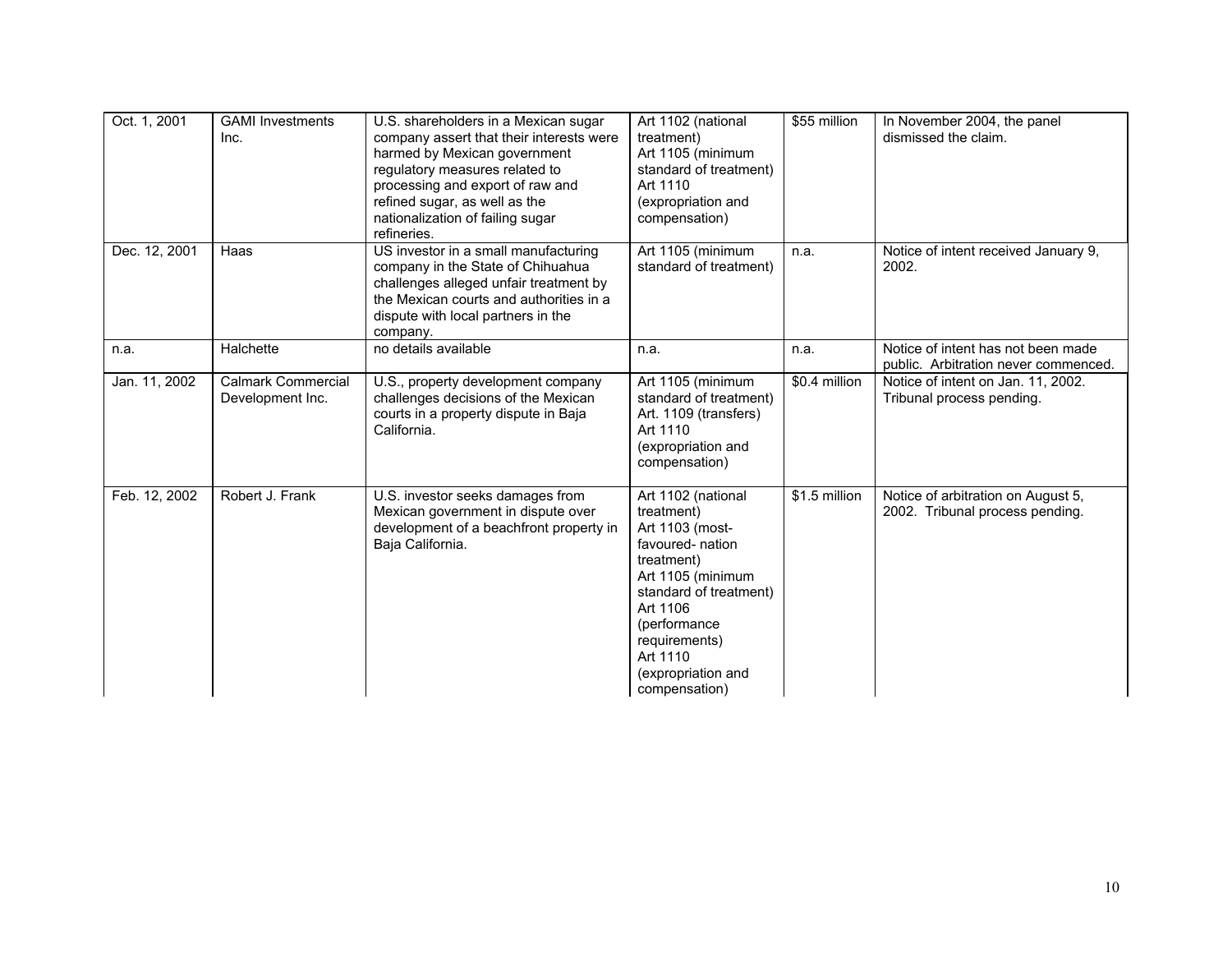| March 21,<br>2002 | International<br><b>Thunderbird Gaming</b><br>Corp. | Canadian gaming company challenges<br>the regulation and closure of its<br>gambling facilities by the Mexican<br>government agency that has jurisdiction<br>over gaming activity and enforcement.                                                                                            | Art 1102 (national<br>treatment)<br>Art 1103 (most-<br>favoured- nation<br>treatment)<br>Art 1104 (standard of<br>treatment)<br>Art 1105 (minimum<br>standard of treatment)<br>Art 1110<br>(expropriation and<br>compensation) | \$100 million | Notice of arbitration August 1, 2002.<br>Tribunal process underway.      |
|-------------------|-----------------------------------------------------|----------------------------------------------------------------------------------------------------------------------------------------------------------------------------------------------------------------------------------------------------------------------------------------------|--------------------------------------------------------------------------------------------------------------------------------------------------------------------------------------------------------------------------------|---------------|--------------------------------------------------------------------------|
| Jan. 28, 2003     | <b>Corn Products</b><br>International               | U.S. company challenges Mexican tax<br>on sales of soft drinks sweetened with<br>high-fructose corn syrup.                                                                                                                                                                                   | Art 1102 (national<br>treatment)<br>Art 1105 (minimum<br>standard of treatment)<br>Art 1106<br>(performance<br>requirements)<br>Art 1110<br>(expropriation and<br>compensation)                                                | \$325 million | Notice of arbitration on October 21,<br>2003. Tribunal process underway. |
| Aug. 27, 2004     | <b>Texas Water Claims</b>                           | Seventeen Texas irrigation districts<br>assert that the diversion of water from<br>Mexican tributaries of the Rio Grande<br>watershed discriminated against<br>downstream U.S. water users and<br>expropriated water "owned" by U.S.<br>interests under bilateral water-sharing<br>treaties. | Art 1102 (national<br>treatment)<br>Art 1110<br>(expropriation and<br>compensation)                                                                                                                                            | \$554 million | Notice of intent on Aug. 27, 2004.<br>Tribunal process pending.          |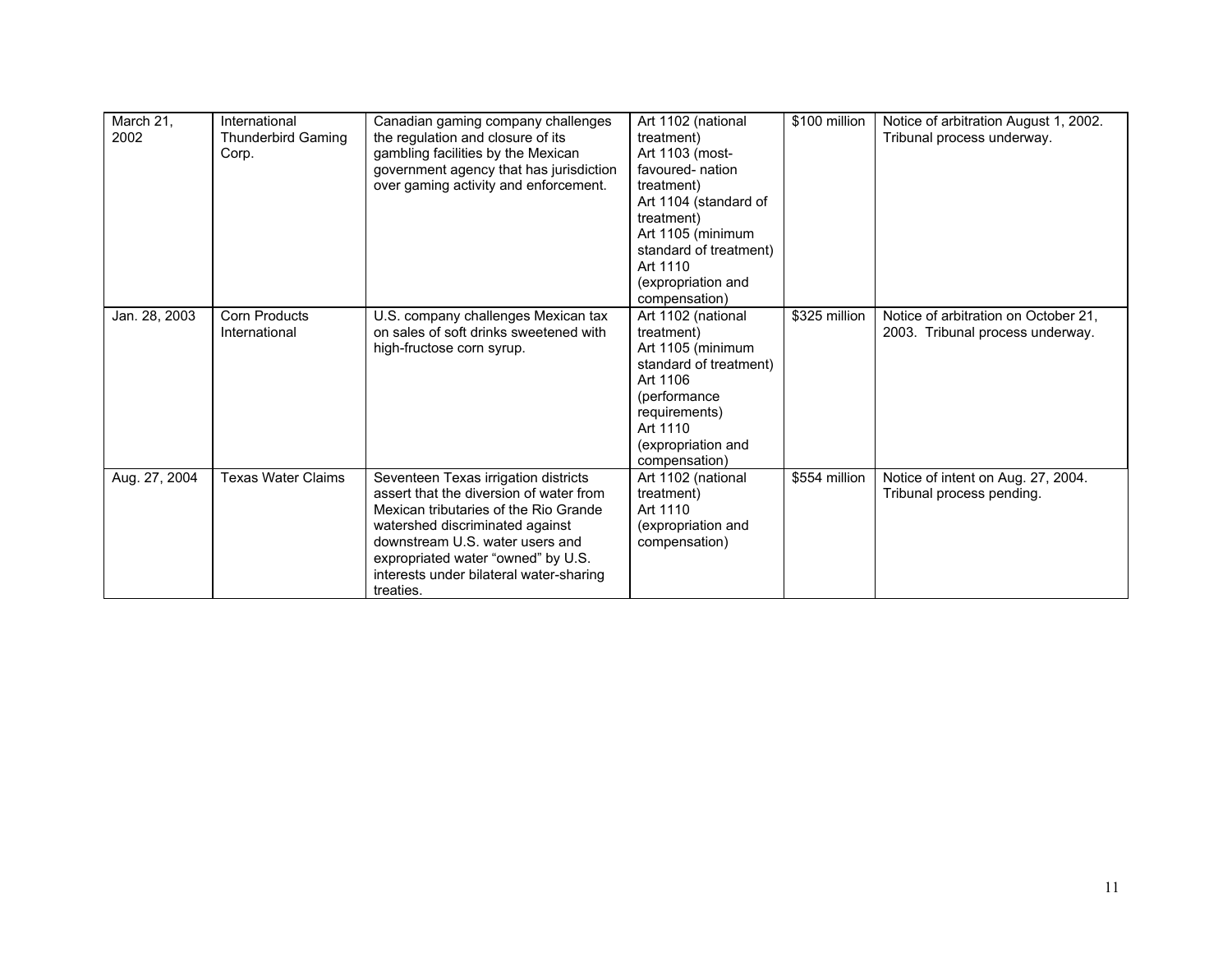## **Summary of Cases Filed Under NAFTA Chapter 11**

*(to January 1, 2005)*

| <b>Respondent</b><br>Country | <b>Number</b><br>of Cases Filed | <b>Types of measure challenged</b>                                                                                                                   | <b>Total</b><br><b>Damages</b><br>Awarded <sup>"</sup><br>(SU.S.) | <b>Disposition of cases</b>                                                                                                                                          |
|------------------------------|---------------------------------|------------------------------------------------------------------------------------------------------------------------------------------------------|-------------------------------------------------------------------|----------------------------------------------------------------------------------------------------------------------------------------------------------------------|
| Canada                       | 11                              | 5 environmental protection<br>2 softwood lumber<br>2 postal services<br>1 cultural policy<br>other                                                   | \$27 million<br>Cdn. <sup>iv</sup>                                | 2 decided against Canada, with<br>damages awarded;<br>2 settled "out-of-court"<br>1 tribunal process underway<br>4 pending or inactive<br>2 withdrawn by complainant |
| U.S.                         | 13                              | 3 environmental protection<br>4 softwood lumber<br>2 state court decisions<br>1 procurement<br>3 health or food safety regulation                    | $\mathbf{0}$                                                      | 3 dismissed<br>6 tribunal process underway<br>4 pending or inactive                                                                                                  |
| Mexico                       | 15                              | 4 environmental protection<br>4 real estate or development<br>3 manufacturing<br>1 financial services<br>gambling<br>1 cigarette taxation<br>1 other | \$18.2 million $9$                                                | 2 decided against Mexico, with<br>damages awarded;<br>3 dismissed<br>3 tribunal process underway<br>7 pending or inactive                                            |

*NAFTA Claims (www.naftaclaims.com).*



**CANADIAN CENTRE<br>for POLICY ALTERNATIVES** CENTRE CANADIEN<br>de POLITIQUES ALTERNATIVES

410-75 Albert Street, Ottawa, ON K1P 5E7 tel: 613-563-1341 fax: 613-233-1458 email: ccpa@policyalternatives.ca http://www.policyalternatives.ca